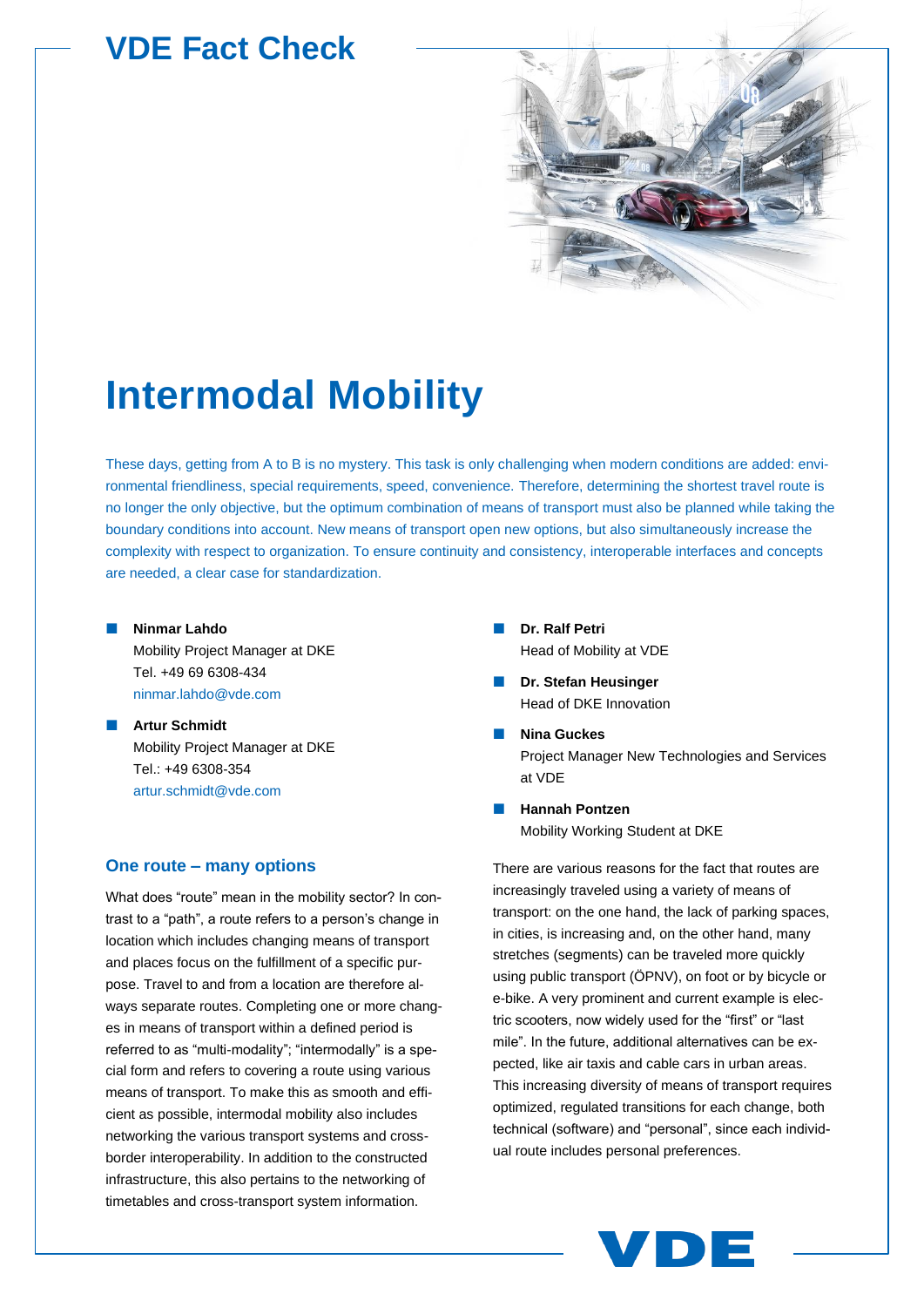For instance, comprehensive apps could combine various means of transport and recommend the fastest and most convenient route taking personal preferences into account. To implement such a solution, interfaces between the individual (in the base case scenario, all) means of transport and mobile end devices must be standardized in a forward-thinking manner.

Another prerequisite is comprehensive, fast Internet and the willingness of the individual transport companies to provide data for a comprehensive mobility app. However, to date, there are no statutory regulations in Germany in the field of "open data". The Federal Ministry of Transport and Digital Infrastructure (BMVI) is currently reviewing legislative basis for the implementation of such apps.

#### **Mobility of the future**

With respect to the future of mobility, various potential scenarios are in development, some more realistic than others. Among other things, guidelines1 for intelligent transport systems comprised of several providers are currently under development. A currently prominent scenario forecasts the complete autonomy of all vehicles. Interfaces must be defined and foreseeable potential in existing and planned systems must be considered. This autonomy requires, for instance, simplified connections to avoid complicated conductive filling or charging equipment. Designing these so they can be used by a wide variety of vehicles is a challenge.

Large hubs for maintenance, filling, charging, repair, etc., the development of which was observed when electrical scooters were introduced, could offer more comprehensive compatibility in the future. This would allow for a variety of autonomous vehicle models to utilize such hubs as needed. In fact, inductive charging offers several benefits here, even though the charging capacity is currently still comparatively low. Nonetheless, conductive systems are needed to, for instance, be able to automatically fill the number of fuel cell vehicles forecast by several studies. A certain parallelism with respect to the infrastructure is therefore unavoidable.

If autonomous means of transport do, in fact, assert themselves, they would constitute the fastest and most convenient option for traveling a route in the future, at

least in densely populated cities. Such autonomy, with respect to new vehicle models and means of transport like drones, etc., requires a certain amount of intermodally. If, for instance, a transport drone has delivered all its packages, but its battery no longer has enough energy for the return journey due to the limited size, the drone must stop to charge in the interim. Why shouldn't it execute this (conductive or inductive) charging process on the roof of a moving bus whose route it knows, and which leads past the closest hub?

Or use the excess electricity of a local photovoltaic or wind energy system in a nearby resident's garden to charge? These considerations result in the next challenge in the field of intermodal mobility: uniform payment systems.

#### **Complex process – simple payment!**

The objective is to make paying for all offers understandable and easy as possible for everyone. This requires, among other things, software that records all of the vehicles and kilometers traveled on a route or the respective usage period to avoid separate payment processes. In addition, incentives could be implemented that result in the user acting in the interest of the provider: if, for instance, a rented bicycle is to be parked at a specific location for better accessibility by other persons, discounts or free trips might be a suitable incentive.

Additional sectors would also have to be considered. If, for instance, the transport drone utilizes the excess electricity from residents, they would be entitled to compensation. To this end, the intelligent house would have to be capable of communicating with the drone and providing the necessary electricity and comparing the house's power requirements to determine whether storing the surplus in the home storage system might be more beneficial.

In the best-case scenario, all these calculations should be automated (if desired) without the user's intervention; the system then makes the most sensible decision based on the individual properties of the user or for our society, which, of course, results in many questions: in which cases is it justified to proceed at the user's expense in the event of an emergency? How can such emergencies be defined? To what extent to warranty claims change if private equipment is to be usable by public means of transport? Or will such equipment no longer be available for private purchase in the future and instead, will be public property?

<sup>&</sup>lt;sup>1</sup> DIN CEN/TR 17401 "Intelligent Transport Systems - Urban ITS -Guidelines for Mixed Provider Environments"; in the area of urban intelligent transport systems, this document provides specifications for an operating concept that is intended for the integration and maintenance of a mixed user environment.